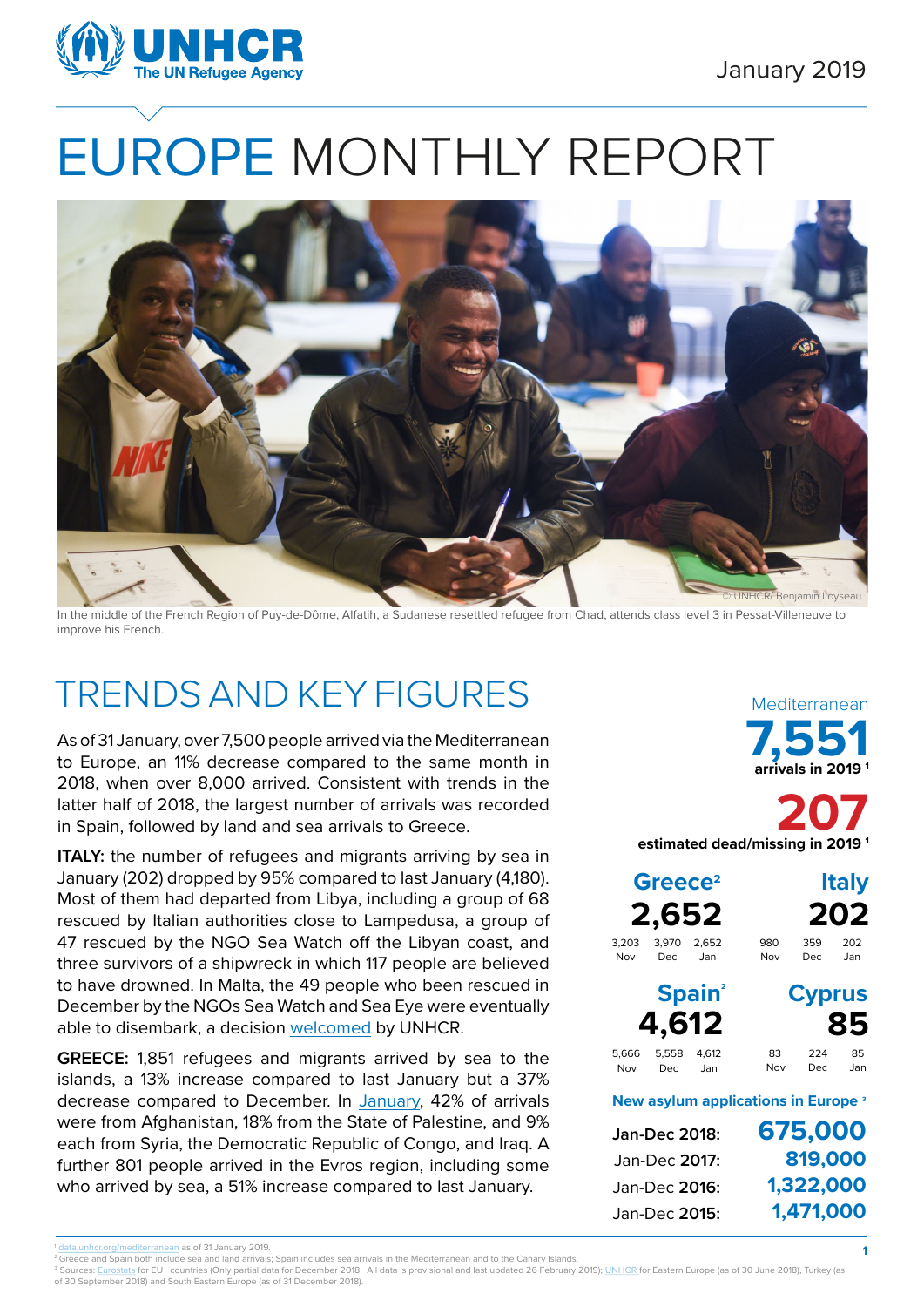<sup>12</sup> Source: **Ministry of Citizen Protection**, Greece as of 31 January 2019.





**Relocated in total 4**<br><sup>4</sup> Source: European Commission, as of 30 October 2018

from Greece **21,999**  $(33\% \text{ of } 66,400)$ 

**SPAIN:** over 4,600 people crossed the land and sea borders from North Africa in January, an increase of 111% compared to January 2018 (2,200). As in 2018, most people crossed the sea. People [arriving in January](https://data2.unhcr.org/en/documents/download/68108) were mostly from Guinea (21%), Mali (17%) and Morocco (14%). At the two enclaves, the most common nationalities were Syrians, Algerians and Palestinians. Some 61 people were believed to have died at sea in January, including 53 in a [single incident.](https://www.unhcr.org/news/press/2019/1/5c41e8a04/unhcr-appalled-news-refugee-migrant-deaths-mediterranean-sea.html)

**WESTERN BALKANS:** Movement through the region continued with some 600 new arrivals recorded in Bosnia and Herzegovina in January with a similar number in Serbia. Some 5,400 were believed to be in Bosnia and Herzegovina as of the



from from **1,825 Returns EU-Turkey statement** <sup>12</sup>

end of January along with some 4,500 in [Serbia.](https://data2.unhcr.org/en/documents/download/67819)

**Dead and missing:** In January, an estimated 207 persons died or were presumed dead while trying to cross the Mediterranean to Europe, of which 144 while crossing from Libya to Italy. This means that the number of presumed deaths at sea in January is higher than the numbers of arrivals from Libya in January (118). On 18 January, a shipwreck occurred in the Central Mediterranean, some 50 miles north of Garabulli, Libya, reportedly resulting in 117 deaths at sea. Italian authorities are conducting investigations into reported smugglers and circumstances of the rescue. (UNHCR 18 January and 22 January press releases; [High](https://www.unhcr.it/news/lunhcr-chiede-unazione-urgente-alla-luce-dei-nuovi-morti-nel-mediterraneo-pieno-inverno.html) [Commissioner's interview](https://www.unhcr.it/news/lunhcr-chiede-unazione-urgente-alla-luce-dei-nuovi-morti-nel-mediterraneo-pieno-inverno.html)).



# OTHER SITUATIONS IN EUROPE

# Turkey **4.0 million** Ukraine

| Refugees and asylum seekers 5 |           |  |  |
|-------------------------------|-----------|--|--|
| Syrian Arab Republic          | 3,637,000 |  |  |
| Afghanistan                   | 172,000   |  |  |
| Iraq                          | 143,000   |  |  |
| <b>Other nationalities</b>    | 57,000    |  |  |

5 Source: UNHCR *as of 28 February 2019*

# **1.6 million**

**Internally Displaced Persons 6 and Conflict Affected Persons7**

| 3,225  | Refugees: <sup>8</sup> |
|--------|------------------------|
| 6,152  | Asylum seekers: 9      |
| 35,574 | Stateless persons: 10  |

<sup>6</sup> Residing more permanently in government-controlled areas (GCA) 7 Estimated number of conflict-affected people living along the line of contact in government-controlled areas (GCA) and non-government controlled areas (NGCA). 8 UNHCR, State Migration Service of Ukraine as of 01/07/2018

9 UNHCR as of 30/11/2018 10 State Migration Service of Ukraine as of 01/01/2019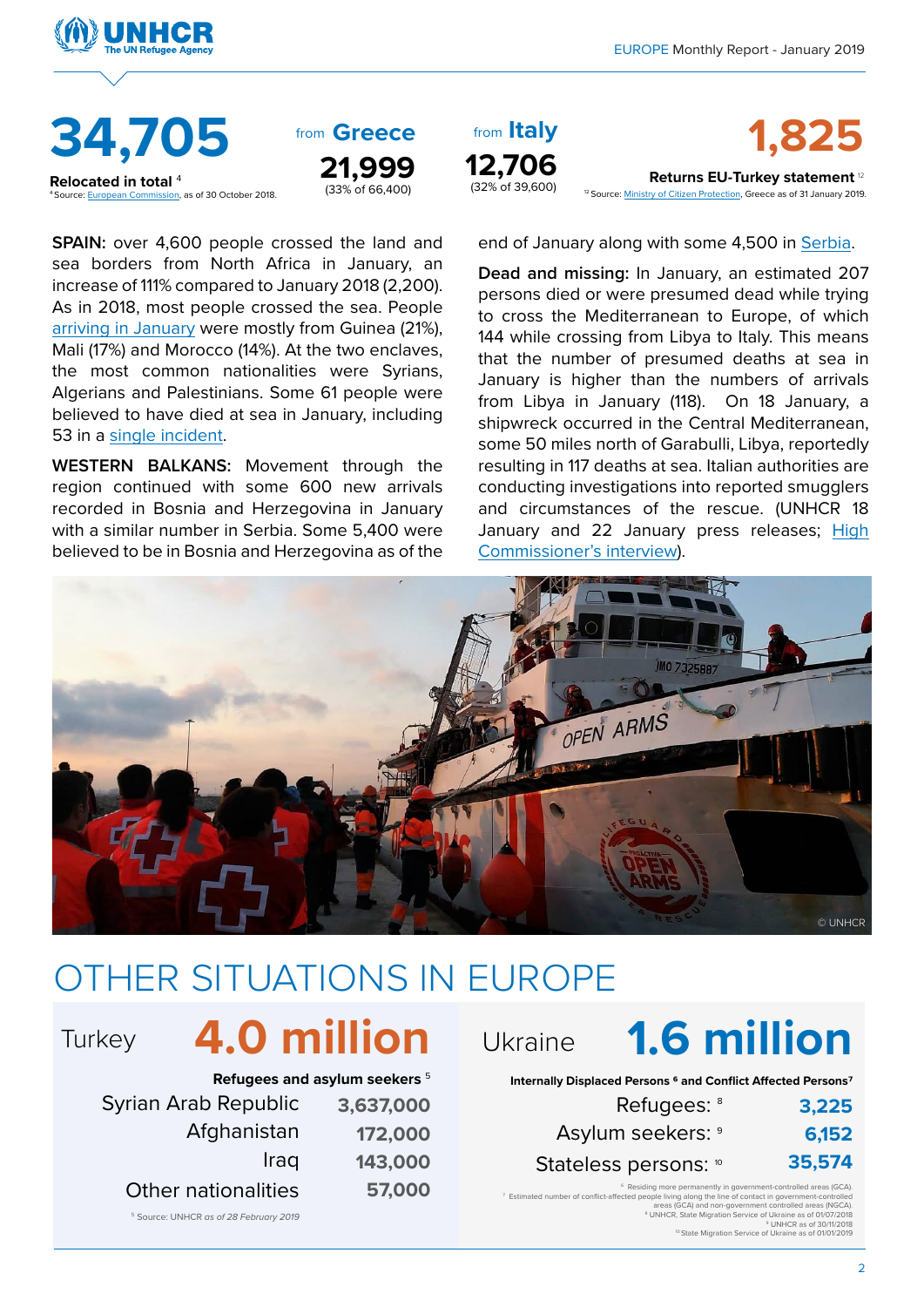

## **KEY DEVELOPMENTS**

5

**The United Kingdom:** The Home Secretary and the<br>French Minister of Interior French Minister agreed a joint action plan that aims to strengthen efforts to respond to Channel crossings.

> **Switzerland:** The new Foreign Nationals and Integration Act, entered into force in January, will improve the professional and social integration of foreign nationals living in Switzerland.

> > 3

**The Russian Federation:** The President of the Russian Federation signed the new Amendment to the Federal Law on Citizenship, facilitating citizens of the former USSR in the acquisition of Russian citizenship.

4

2

**Ukraine:** The United Nations Human Rights Monitoring Mission in Ukraine published new figures on casualties in eastern Ukraine. Between 12,800 and 13,000 people have been killed in hostilities since the outbreak of the conflict in spring 2014.

**Greece:** UNHCR signed a Memorandum of Cooperation with the Ministry of Interior on Greek nationality acquisition and the prevention of statelessness.

1

Includes Serbia and Kosovo (S/RES/1244 (1999)). The boundaries and names shown and the designations used on this map do not imply official endorsement or acceptance by the United Nations

**Austria:** On 8 January, UNHCR Austria issued its [comments](https://www.unhcr.org/dach/wp-content/uploads/sites/27/2019/01/Analyse-des-Entwurfs-f%C3%BCr-ein-SozialhilfeGrundsatzgesetz.pdf) on the new draft social aid scheme. According to the legal amendments announced, refugees and subsidiary protection holders risk falling far below the poverty line. The draft law foresees only granting to recognized refugees full access to social aid when they have completed a prescribed language level. However, language training is not offered during the asylum procedure but only after recognition. As a result, UNHCR is concerned that this would constitute a hidden waiting period for refugees' access to full social aid. UNHCR is also very concerned about draft changes that, if implemented, would completely bar subsidiary protection holders from access to social aid.

**Greece:** UNHCR signed a [Memorandum of Cooperation](https://emea01.safelinks.protection.outlook.com/?url=https%3A%2F%2Fwww.unhcr.org%2Fgr%2F10954-mnimonio_synergasias.html&data=02%7C01%7Cbiza%40unhcr.org%7C2e4c188cc6cb47ccd40408d6a1697dd1%7Ce5c37981666441348a0c6543d2af80be%7C0%7C0%7C636873871782374574&sdata=3%2BnJ889w4mtrM%2FdIMV4M9b1JQHdicykwRUYLVQUskwo%3D&reserved=0)

with the Ministry of Interior on Greek nationality acquisition and the prevention of statelessness. Under the MoC, UNHCR provides experts and trainings to the Ministry to build their expertise and procedures on nationality acquisition. The Government confirmed it has initiated procedures for Greece to accede to the 1961 Convention on Statelessness. This latest MoC is one of many areas in which UNHCR provides technical support and experts to the State to build the institutions' systems and staff expertise. Other areas include the Ministry of Migration Policy's Asylum Service, the Reception and Identification Service, the Department for the Protection of asylum-seekers, as well as the Ministry of Labour's EKKA – the agency responsible for unaccompanied children in Greece. Chancellor 1

Merkel met with Prime Minister Tsipras in Athens on 9 – 10 January. As per their [joint press conference](https://www.youtube.com/watch?v=wljc3gsL_8Q&feature=youtu.be) they discussed about a comprehensive EU policy on asylum and migration, including revision of the current framework and enhanced support mechanisms to the border countries, a solid returns mechanism and reinforced relations between the EU and countries of origin and transit.

**Italy:** After rescuing 47 refugees and migrants, including 15 unaccompanied children, off the Libyan coast on 19 January, NGO vessel Sea Watch 3 waited until 31 January to be allocated a port of safety. Disembarkation in Catania, Italy, was allowed only once seven Member States (France, Germany, Italy, Luxembourg, Malta, Portugal, and Romania) agreed to subsequently receive rescued individuals. New arrivals originated from the following countries: the Central African Republic, Côte d'Ivoire, The Gambia, Guinea, Mali, Senegal, Sierra Leone, and Sudan. (UNHCR-IOM-UNICEF 26 January [press release\)](https://www.unhcr.it/news/comunicati-stampa/urgente-garantire-lo-sbarco-un-porto-sicuro-ai-47-migranti-rifugiati-7-giorni-bordo-della-seawatch3.html).

**Norway:** On 28 - 29 January, High Commissioner Filippo Grandi met with key government stakeholders, parliamentarians, young politicians, refugees and civil society in Norway, including participation at a key public event with the Foreign Minister Ms. Ine Eriksen Søreide and Secretary General for the Norwegian Refugee Council, Mr. Jan Egeland. He stressed key UNHCR priorities and concerns, reaffirming the strategic cooperation between Norway and UNHCR and recognising Norway´s role vis-a-vis the Global Compact on Refugees.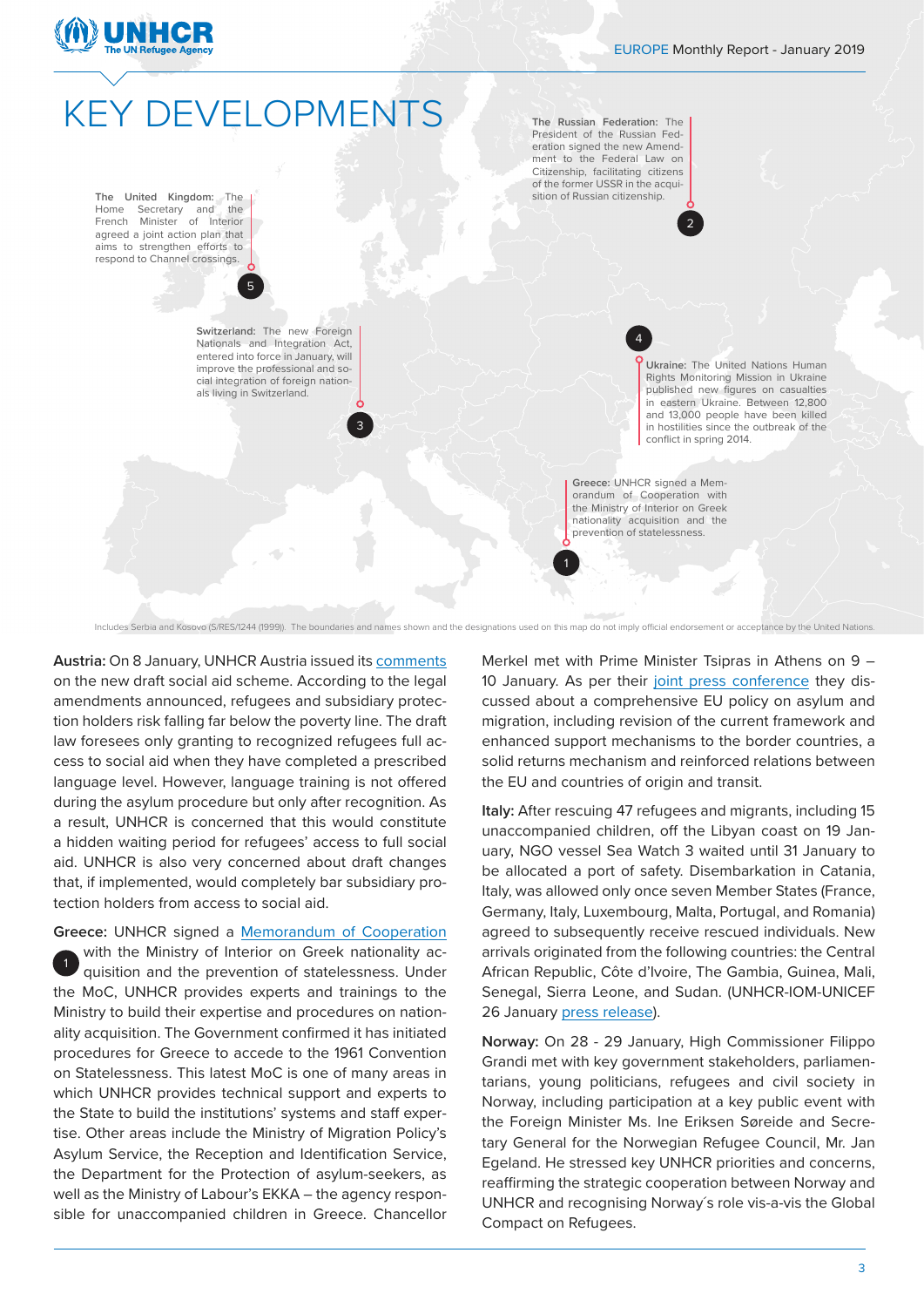

The Norwegian Directorate of Immigration (UDI) has issued new Country Guidance on [Afghanistan](https://udiregelverk.no/no/rettskilder/udi-praksisnotater/pn-2014-004/), [Eritrea](https://www.regjeringen.no/no/dokumenter/gi-132018--instruks-om-praktisering-av-utlendingsloven--28-forste-ledd-bokstav-b--nasjonaltjenesten-i-eritrea/id2617831/) and [Somalia](https://udiregelverk.no/no/rettskilder/udi-praksisnotater/pn-2018-002/), taking into account UNHCR's recommendations and recent legal developments in countries that Norway with comparable systems to its own..

**The Russian Federation:** The President of the Russian Federation signed the new Amendment to the Federal Law on Citizenship. This new Amendment will facilitate citizens of the former USSR, in the acquisition of Russian citizenship with a Temporary Residence permit, without obtaining Permanent Residency and without any requirements for the length of their residency. Beneficiaries of the state programme, known as "Return of Compatriots", do not have to establish a source of income or pass a Russian language exam. The requirement of abandoning former citizenship has also been simplified, on the basis of a signed statement of intention to relinquish citizenship certified by a notary. 2

**Switzerland:** the new Foreign Nationals and Integration Act, entered into force in January, will improve the professional and social integration of foreign nationals living in Switzerland, including refugees and other persons of concern to UNHCR. It removes administrative hurdles for recognized refugees and provisionally admitted persons to the Swiss labour market. UNHCR welcomed the new Act while drawing attention to the specific situation of refugees, particularly those with special needs. 3

**Ukraine:** On 21 January, the United Nations Human Rights Monitoring Mission in Ukraine published new figures on casualties in eastern Ukraine. Between 12,800 and 13,000 people have been killed in hostilities since the outbreak of the conflict in spring 2014. Entering the fifth year of the conflict, there is an increasing need for psychosocial support for people residing along the 'contact line' who are recently exposed to shelling and risk of mines. As a response, during January, UNHCR partner Proliska organized 253 individual psychosocial consultations to help those affected by the conflict to deal with symptoms of psychological trauma, domestic violence, grief, depression, anxiety and continous tension. UNHCR was particularly concerned about the escalation of shelling in the last days of the month, affecting villages along the 'contact line' not only at night, but also during the day. Four apartments in a multi-story building were damaged by shelling in Khutir Vilnyi of Zolote-4 with three houses being damaged in the village of Katerynivka, on the 'contact line'. UNHCR partner's Proliska responded and provided seven families with emergency repair kits. UNHCR also advocated in favor of greater support, protection and humanitarian aid for the families located in Zolote-4 during UNHCR's Local Protection Meeting (LPM) held on 23 January. The families in Zolote-4 have been experiencing regular shelling for the last four years. 4

**The United Kingdom:** On 24 January, the Home Secretary and the French Minister of Interior agreed a [joint ac](https://www.gov.uk/government/news/uk-and-france-sign-action-plan-to-tackle-small-boat-crossings)[tion plan](https://www.gov.uk/government/news/uk-and-france-sign-action-plan-to-tackle-small-boat-crossings) that aims to strengthen efforts to respond to Channel crossings. The plan includes 1) increased coordination and information sharing between authorities; 2) £3.2 million (€3.6 million) in new funding for "reinforced preventive security measures," and 3) a strategic communication campaign to prevent the crossings, along with expeditious return of migrants from the UK to France, including under the Dublin Regulation. The action plan also mentions that the two countries will continue to uphold their tradition of offering asylum to people in need of international protection. 5

Judicial Engagement: On 15 January, UNHCR [submitted](http://hudoc.echr.coe.int/eng?i=001-186559) its third-party intervention before the European Court of Human Rights in the case of M.A. v. Denmark (6697/18) concerning the difference in treatment, in regard to family reunification, of persons granted refugee status and persons granted subsidiary protection status.

**Study on Asylum, Migration and Integration Fund:** In January, UNHCR and ECRE launched the joint report *[Follow](https://www.refworld.org/docid/5c52d3e34.html) [the Money II: Assessing the use of EU Asylum, Migration](https://www.refworld.org/docid/5c52d3e34.html) [and Integration Funds at the National Level 2014-2018](https://www.refworld.org/docid/5c52d3e34.html)* together with the European Commission and the European Parliament. Whilst the first report looked at the designing and programming of AMIF funds at national level, this second report included a critical comparative analysis of the use of AMIF funding at national level during 2014-17, drawing on the outcomes of national and European interim evaluations of the Fund and the perspectives of civil society and other actors involved in national AMIF implementation. The report also features a critical overview of the use of AMIF emergency assistance to implement actions in Member States during 2014-17. This 60 page document is thus both an analytical and critical piece on the midterm spending of AMIF money at national level. It includes an executive summary; a set of findings and recommendations and four case studies: Spain, Bulgaria, Germany and Estonia, plus some good practices.

The High Commissioner held meetings with the EU in Brussels on 30 January to promote UNHCR's approach to responding to refugees, mixed migration and forced displacement within the EU framework with the European Commission counterparts. He also held a press conference to launch the Desperate Journeys report. The extensive coverage of the event highlighted media interest in analytical and data-based reporting on migration and asylum issues.